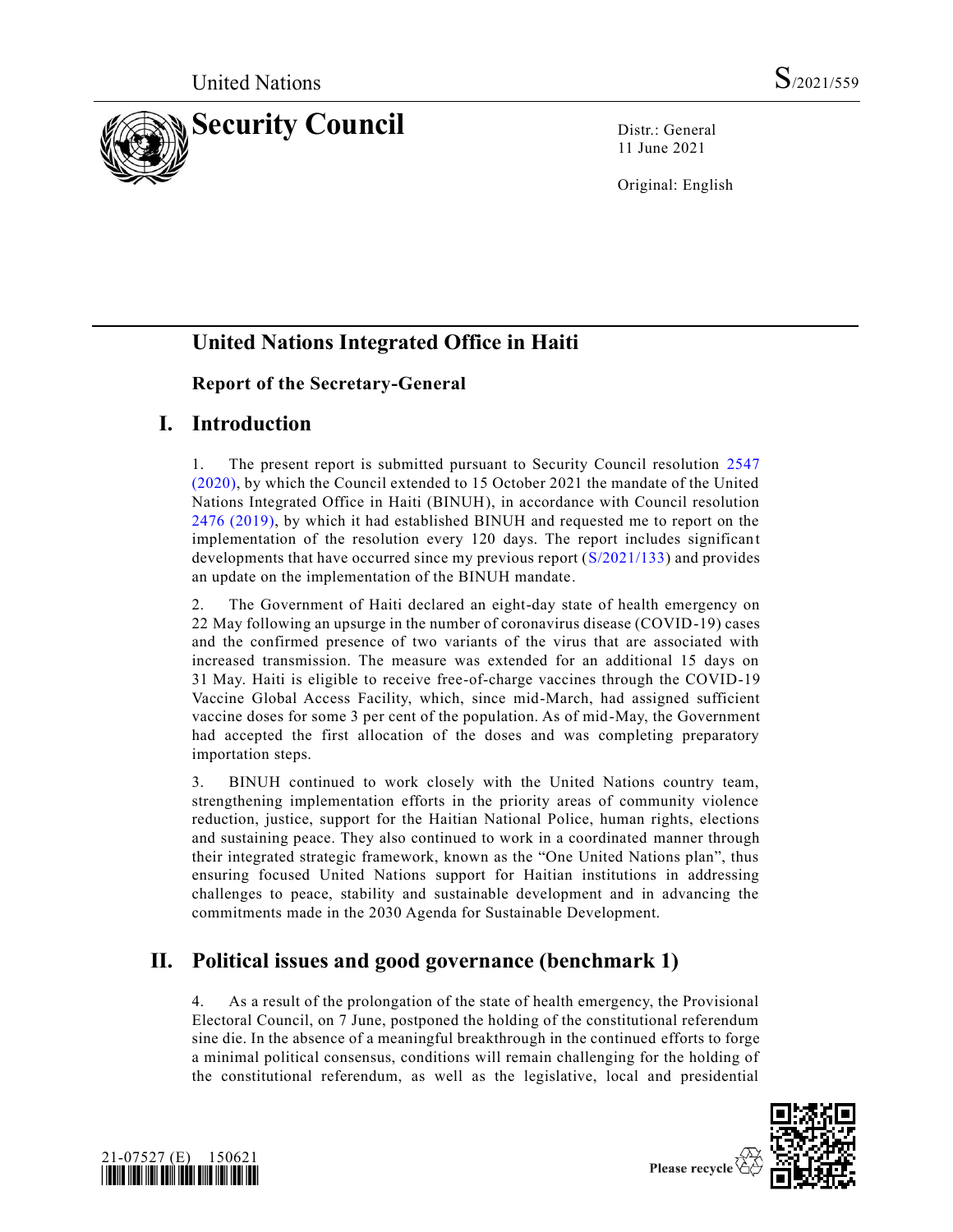elections, in a technically sound and inclusive manner. While numerous stakeholders have underlined that it is imperative to reach a political agreement to hold polls that are free, fair and transparent in 2021, mediation attempts, including by an interreligious platform, have to date failed to yield progress. In a further sign of the volatile nature of the current political dynamics, the Prime Minister, Joseph Jouthe, resigned on 14 April. He was replaced on an ad interim basis by the Minister for Foreign Affairs, Claude Joseph, who was tasked with forming a government within 30 days. His appointment was then extended for a second 30-day period on 14 May.

5. Meanwhile, the security situation has been marked by significantly increased levels of kidnappings, with 171 abductions reported in the first four months of 2021, affecting all spheres of society and creating a pervasive sense of anxiety. Limited results by the authorities in curbing crime, including a failed police operation in March in Village de Dieu, a waterfront shanty town in the Port-au-Prince metropolitan area, dealt a further blow to the nation's confidence in the State's capacity to ensure public safety.

6. Opposition calls and demonstrations demanding that the President, Jovenel Moïse, leave office came to a head on 7 February, when the opposition declared that his mandate had expired. In the early morning hours, police officers arrested and detained a group of 20 alleged "coup plotters", including a Court of Cassation judge. Tensions further increased the following day, when another Court of Cassation judge announced his appointment as "Transitional President". Protests continued throughout February as multiple opposition and civil society groups persisted with demands that the President step down.

7. Haiti observed three days of national mourning over the killings of police officers ambushed on 12 March during the failed police operation in Village de Dieu. The then Prime Minister, Mr. Jouthe, attributed the tragic failure of the operation to strategic errors in gathering intelligence and the delayed deployment of tactical backup.

8. Demonstrations were held between 28 and 30 March to mark the commemoration of the thirty-fourth anniversary of the Constitution of 1987. The protesters, who denounced the Government's intention to replace the Constitution by referendum, continued to demand the departure of the President and the establishment of a transitional government to enact governance and economic reforms and organize elections.

9. Against that backdrop, efforts by political parties, religious groups, civil society organizations, diaspora groups and the private sector to engage with key stakeholders did not yield the urgently needed political consensus on the way forward. In late March, an interreligious platform, Religions pour la paix, proposed to mediate talks and invited BINUH to serve as one of five international observers. While a handful of opposition representatives and other actors expressed readiness to engage, other factions of the opposition openly rejected the call, questioning the platform's impartiality and reiterating the need for a transitional government and the departure of the President. Given the obvious lack of support, Religions pour la paix called off the initiative on 12 April.

10. Nonetheless, several stakeholders, intent on forging a political agreement able to move the electoral calendar forward, continued to propose views on the key elements to be included in a possible accord. Their suggestions include a reconfiguration of the Provisional Electoral Council and of the Independent Consultative Committee, the withdrawal of several – recently issued – controversial presidential decrees, an appraisal of the citizen identification card production and distribution processes managed by the National Identification Office and, lastly, the appointment of a government of national unity.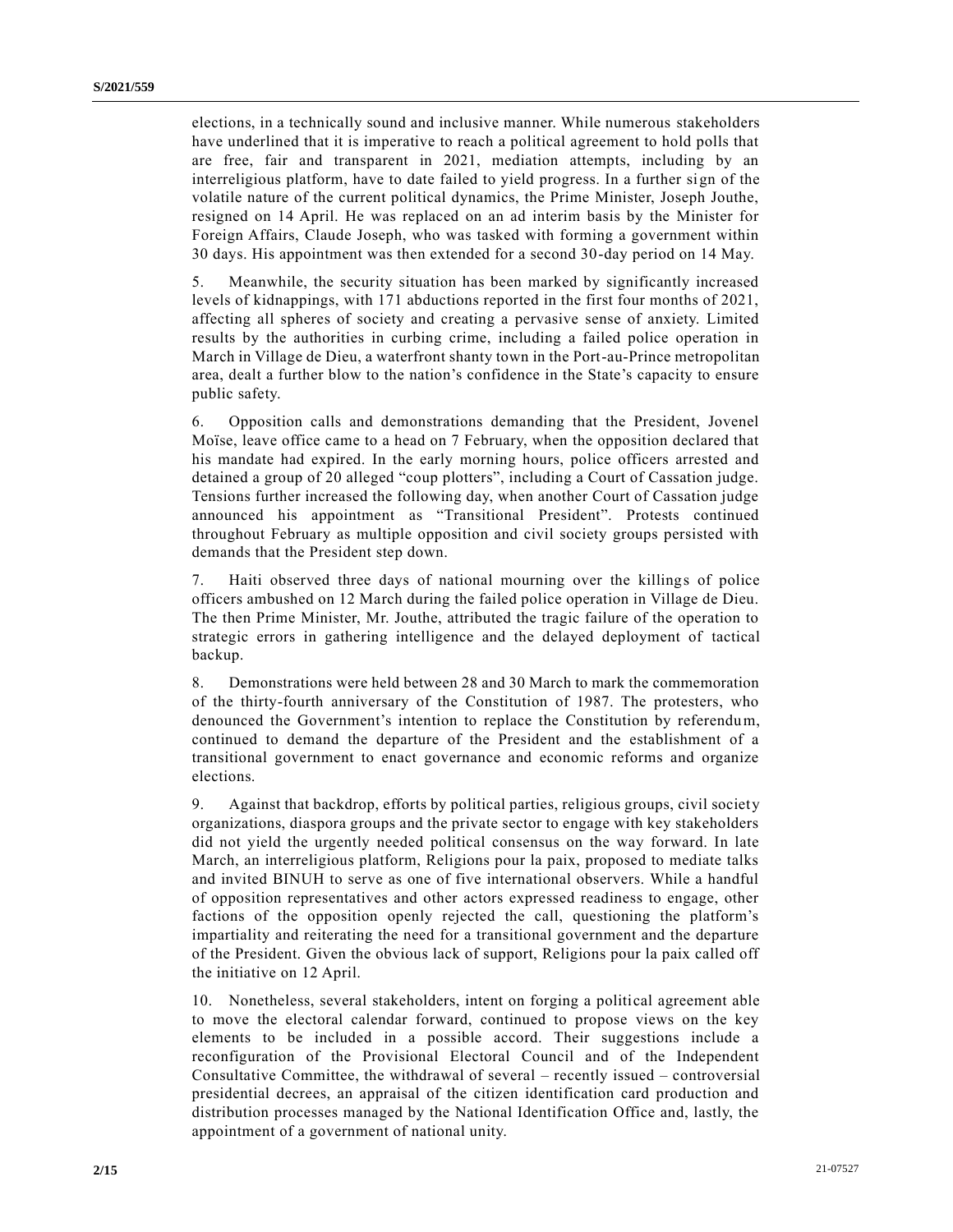11. In a resolution adopted on 17 March, the Permanent Council of the Organization of American States (OAS) indicated its readiness to assume a good offices role to facilitate dialogue that would lead to free and fair elections. Subsequently, in a letter dated 28 April addressed to the Secretary-General of OAS, the interim Prime Minister welcomed the proposed good offices support to facilitate dialogue among national stakeholders in order to reach a political agreement that would allow for the organization of the constitutional referendum and national elections in 2021. An OAS good offices mission was deployed on 8 June to facilitate dialogue leading to free and fair elections.

12. The constitutional reform initiative remains a significant cause of disagreement within the Haitian polity and a major source of contention for opposition actors. After reviewing and analysing the Constitution and holding thematic consultations with subject-matter experts, the Independent Consultative Committee presented a draft text for a new constitution on 2 February. The Committee stated that the draft contained a rationalized electoral process, a presidential system with a president and a vice-president elected by universal suffrage, a unicameral parliament and simplified local government structures. Several stakeholders across key national sectors, however, reacted negatively, with some voicing concerns at the significantly increased authority granted to the President and the heightened level of immunity that Presidents and Cabinet members could enjoy upon leaving office. Among the views expressed was the perceived lack of legitimacy of the draft in the absence of a political agreement, together with concerns that the Committee had gone too far in attempting to reduce the power of the parliament, which is currently viewed by some actors as excessive and a source of instability.

13. The Committee's calendar for subsequent consultations on the draft document with key stakeholders, including women, young people, persons with disabilities, community and religious leaders, the private sector, members of the diaspora, unions, former presidents and former prime ministers, was severely delayed and resulted in events being held in only 3 of the 10 regions (West, Grand-Anse and Centre Departments). The Office of the Ombudsperson, however, organized multisectoral consultations in parallel, reaching audiences in Port-au-Prince (West Department), Port-de-Paix (North-West Department), Fort Liberté (North-East Department) and Hinche (Centre Department). At the same time, sporadic, ad hoc initiatives to organize public and online events to discuss the proposed constitution were launched by diverse stakeholder groups. During the formal consultations, civil society and political figures increasingly disassociated themselves from the process, pointing to a lack of political consensus and questioning the Committee's independence and inclusivity. The head of the ruling party, Parti haïtien Tèt Kale, called upon the President to abandon the initiative, citing political imperatives and technical challenges relating to the distribution of national identity cards.

14. A second draft of the proposed constitution was nonetheless published on 19 May, with the Committee noting that it took into account comments on the initial draft received directly from more than 1,550 individuals during consultations and other comments submitted by more than 150 organizations. The Committee also highlighted the revisions made, especially regarding the composition of the proposed constitutional court, the reduced immunity of elected officials, who would now be held accountable for their acts before a high court, and the creation of an electoral tribunal to resolve electoral cases.

15. Alongside consultations on the draft constitution, modifications were made to the electoral calendar released by the Provisional Electoral Council on 7 January. To allow for more time to register voters, in late February the Council extended the registration period for the constitutional referendum by an additional two months, to 26 April, and the vote itself was postponed a first time, from 25 April to 27 June.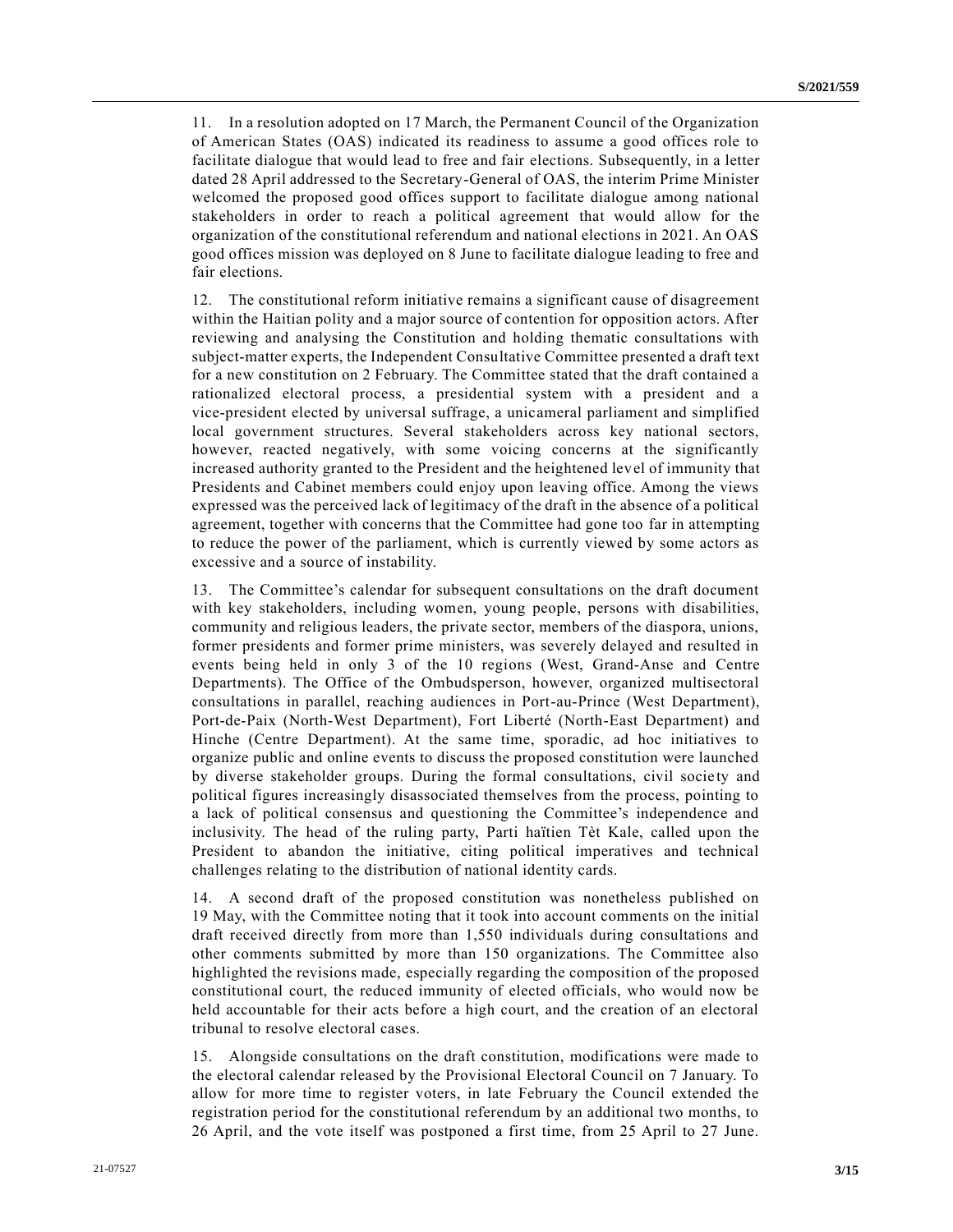Conversely, the presidential, legislative and local elections were postponed by one week to 26 September, with a second round scheduled for 21 November should a new constitution not be adopted.

16. By the time that the Council closed the voters' list on 26 April, some 4.4 million Haitians of voting age had been registered. Those among them unable to collect their identification cards will be permitted to vote if they have other valid official photographic identification. Although voters residing abroad were able to register at consulates for the first time, the technical conditions to register were put in place only for members of the diaspora in the Dominican Republic and the United States of America. Clear procedures for registered members of the diaspora to vote are being worked on.

17. The funding constraints notwithstanding, the Government intensified an awareness-raising campaign on media platforms to mobilize Haitians, including in the diaspora, to participate in the referendum. However, electoral preparations, including the establishment of regional and municipal electoral offices and the assessment of voting centres, were significantly delayed by lags in planning and implementation and the late disbursement of funds to the Provisional Electoral Council. The latter also prevented the Council from undertaking the work necessary to make the logistics hubs for stocking electoral materials identified for the Port-au-Prince metropolitan area and the other nine regions operational in a timely manner. In addition, calls to oppose the referendum have multiplied in recent weeks. Of particular concern are statements inciting violence made by some leading figures.

18. At the request of the Government, the United Nations Development Programme (UNDP) and the United Nations Office for Project Services (UNOPS) provided technical and operational support through the procurement of electoral materials and logistical preparations. A UNDP-managed basket fund was established for this purpose, and the Government has contributed \$33 million to it thus far. The funds are expected to fully cover the cost of the referendum and some preparatory work for the subsequent elections.

19. While off to a slow start, a joint electoral security cell coordinated by the Haitian National Police is working with the Provisional Electoral Council, the United Nations and other national and international partners. It has convened weekly meetings to develop integrated plans to secure 1,559 voting centres. The plans include a joint risk assessment of centres and logistics hubs for electoral materials and assets, in close coordination with UNOPS. In addition, a Peacebuilding Fund project set at \$1.5 million provides assistance through the United Nations Entity for Gender Equality and the Empowerment of Women (UN-Women) and UNDP to prevent electoral violence against women. The electoral security plans further call for the national police to be fully mobilized and able to ensure the safety of the electoral processes. In line with previous electoral cycles, 7,000 temporary election security officers will be recruited, equipped and paid by the Council and trained with the assistance of the national police. Moreover, the Armed Forces of Haiti are part of the security plans to complement the national police in the provision of perimeter security in connection with a few logistics and operational sites.

## **III. Community violence reduction (benchmark 2)**

20. Perceptions of deteriorating security grew more acute as State measures to tackle crime and armed gang violence remained largely unsuccessful. The inability to restore and maintain order throughout the Port-au-Prince metropolitan area was highlighted by several key incidents, including a major prison break in Croix-des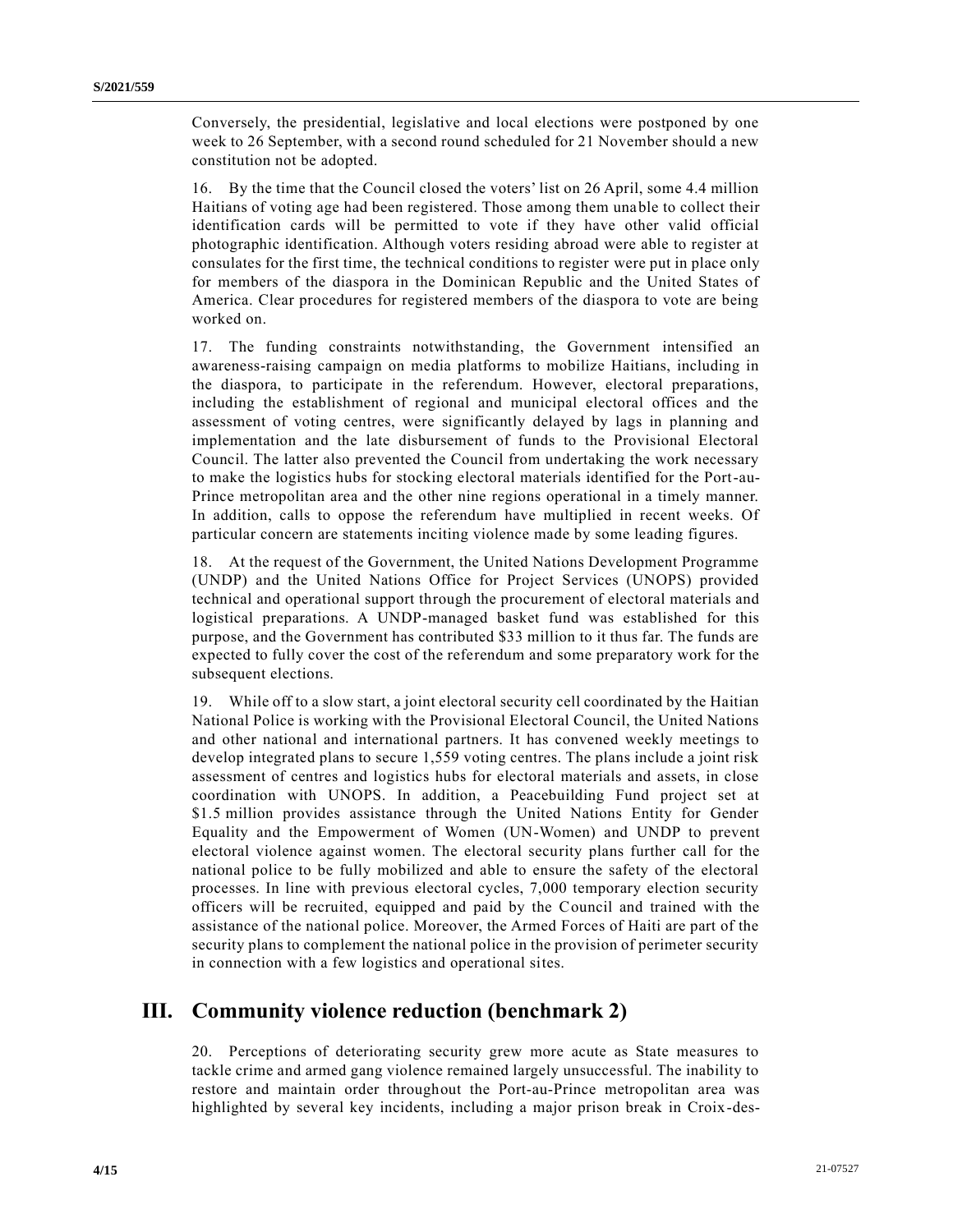Bouquets on 25 February, a failed police operation in Village de Dieu on 12 March and gang attacks in Bel-Air on 31 March and 1 April.

21. The sense of insecurity was also exacerbated by spikes in several security indicators. There was a 36 per cent increase in the number of kidnappings in the first four months of 2021, with 171 abductions reported, compared with 110 in the last four months of 2020. That alarming trend, including the abduction of a group of some 10 individuals, including 7 Haitian and French clergy members, on 11 April, stoked public frustration and galvanized the Catholic Church, along with the education and private sectors, to lead national shutdowns in protest. The number of intentional homicides increased by 17 per cent, with 525 cases reported from January to April, compared with 436 in the last four months of 2020. Of note, police officers were increasingly targeted by gangs in reprisals, resulting in 18 officers being killed and 35 wounded. The Haitian National Police registered an uptick in armed robberies by common criminals riding motorbikes, in addition to armed gangs targeting bank customers and local entrepreneurs. The number of incidents of civil unrest increased by 30 per cent compared with the previous four months, with 486 episodes recorded from January to April, of which 410 were not peaceful. The number of instances of gender-based violence reported by the national health system increased by 19 per cent between January and April, while the police registered a 44 per cent decline in the number of rapes reported, from 56 to 39 cases.

22. The Superior Council of the National Police progressively adopted measures to respond to escalating public safety concerns. They included tightened controls over bank transactions to freeze financial assets of criminal groups, strengthened joint police/customs inspections at major seaports and increased oversight of private security companies to stem trafficking in arms. To deter kidnappings, the former Prime Minister, Mr. Jouthe, as head of the Superior Council, banned the use of tinted windows on all vehicles not bearing official or diplomatic license plates, while the national police Director General ad interim established an anti-kidnapping task force and a hotline to report incidents. The measures were widely criticized as ad hoc reactions rather than part of a comprehensive public safety plan.

23. Against that backdrop, the President requested additional assistance from the United Nations to take on the mounting crime and violence, which are exacerbating a dire socioeconomic situation. In response, senior United Nations police advisers were deployed in May to provide additional expertise in strengthening police intelligence and investigation capacity in anti-gang and violence reduction strategies.

24. The then Prime Minister convened in early April the first interministerial task force on the draft national strategy for community violence reduction, giving it a mandate to finalize the strategy and develop an immediate and integrated response to gang violence based on national priorities with, if necessary, a realignment of existing project priorities. The task force is to report back to the Office of the Prime Minister by the end of June. Meanwhile, women's community-based organizations in gangaffected neighbourhoods were consulted on the draft strategy by the National Commission for Disarmament, Demobilization and Reintegration, with a view to informing the work of the task force and reinforcing women's roles in peacebuilding by ensuring that women are included in community violence reduction programmes from the beginning, starting with the identification of community leaders, participants and beneficiaries of programmes.

25. In parallel, a task force led by the Ministry of Justice and Public Security completed its review of the draft law on firearms and ammunition, as part of a Peacebuilding Fund project on weapons and ammunition management implemented by UNDP with support from BINUH and the United Nations Regional Centre for Peace, Disarmament and Development in Latin America and the Caribbean. The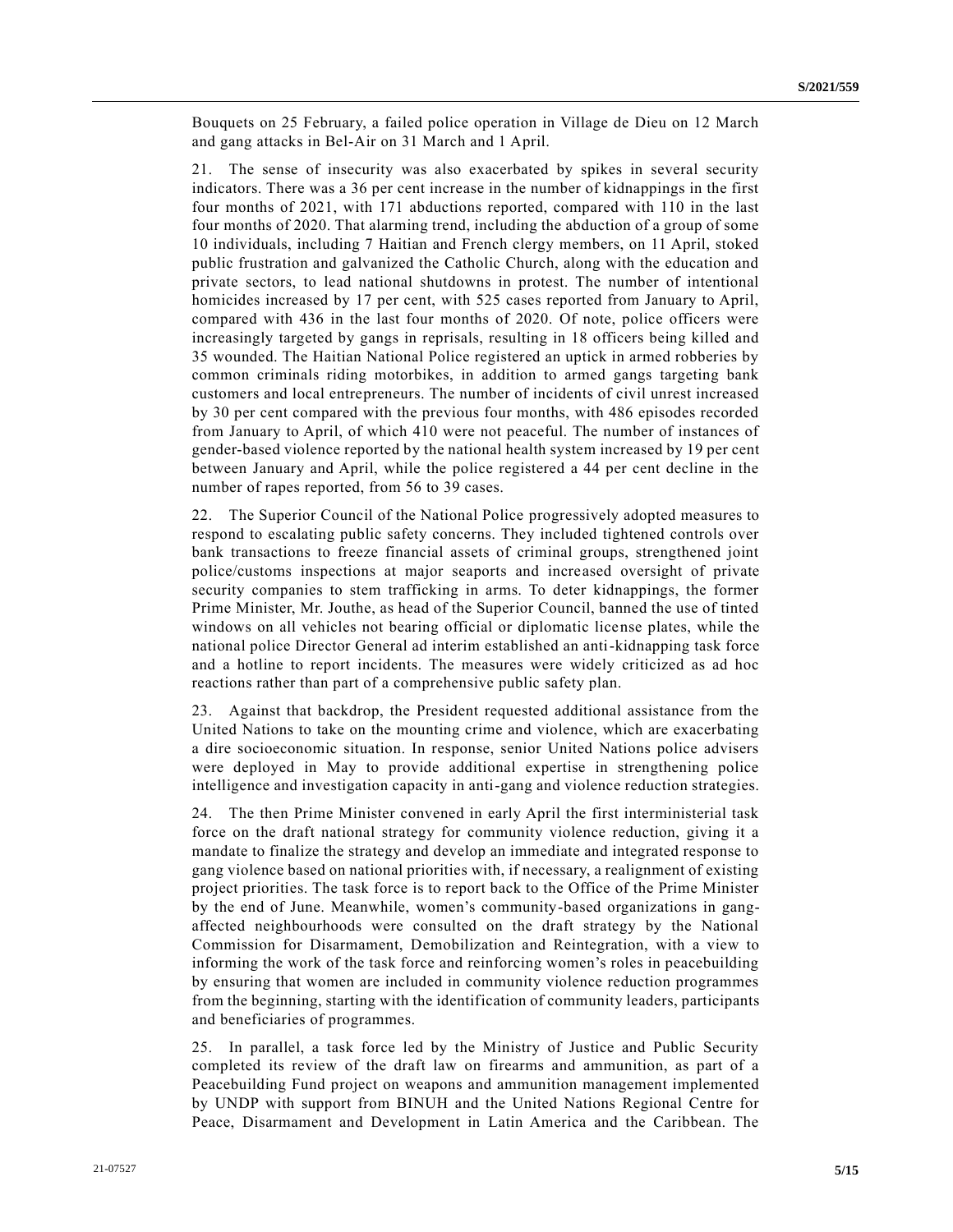Government also requested the United Nations Institute for Disarmament Research to lead a weapons and ammunition management baseline assessment to inform the drafting of a national action plan in line with the Roadmap for Implementing the Caribbean Priority Actions on the Illicit Proliferation of Firearms and Ammunition across the Caribbean in a Sustainable Manner by 2030, developed by the Caribbean Community.

26. Preparations continued for the implementation of the Peacebuilding Fund community violence reduction project to map community platforms and better support long-term socioeconomic development efforts in gang-affected areas. UNOPS, UNDP, BINUH and the United Nations Population Fund held coordination meetings with implementing partners, community representatives and State institutions to articulate a common strategic vision for intervention in the fragile Portau-Prince neighbourhoods of Martissant and La Saline.

27. Lastly, the Peacebuilding Fund approved a new project to prevent violence, manage conflicts, strengthen dialogue and combat gender-based violence in 2021. It has a budget of \$1.5 million and is to be implemented by UNDP and UN-Women, in close partnership with BINUH. In line with Security Council resolution [1325 \(2000\),](https://undocs.org/en/S/RES/1325(2000)) the Spotlight Initiative also partnered with the Women's Peace and Humanitarian Fund to channel institutional and programmatic funding in the amount of \$1.2 million to civil society organizations working to prevent and respond to violence against women and girls.

## **IV. Security and the rule of law (benchmark 3)**

28. Progress on the key priorities in the criminal justice system remained limited, as headway on the reduction of prolonged pretrial detention stalled when judges' associations called for an open-ended strike in the aftermath of the alleged coup attempt of 7 February. Following the arrest of a group of alleged coup plotters, including a Court of Cassation judge, the President issued executive orders on 8 and 11 February in which, respectively, he dismissed three Court of Cassation judges and appointed their replacements without respecting the constitutional procedures that would require a seated parliament. A court clerk involved in a hearing for those arrested was also dismissed on 9 February. The measures, criticized by judicial personnel, civil society and some international partners as undermining the judiciary, prompted four judges' associations to go on strike from 15 February to protest against the lack of independence of the judiciary and call for the withdrawal of the executive orders and the reinstatement of the clerk.

29. Aided by the mediation efforts of the Office of the Ombudsperson, the judiciary and the executive settled some differences, ending the strike on 19 April. Nevertheless, the strike further strained the underresourced and overpopulated penitentiary system that, as at 19 May, held 11,594 inmates, including 460 women, 234 boys and 24 girls, for an occupancy rate of 339 per cent. Of those, 82 per cent were awaiting trial, an increase of 2 per cent over the previous reporting period. In contrast to the rising number of detainees, the number of prison guards has been falling. With 1,166 corrections officers, there is currently one guard for every 10 detainees.

30. A prison break at the Croix-des-Bouquets penitentiary on 25 February left the prison director and 29 prisoners dead, with more than 400 detainees escaping, of whom 68 were later recaptured. The national authorities, with the assistance of international partners, including the United Nations and the members of the financial and technical partners justice and rule of law sectoral working group on prisons, are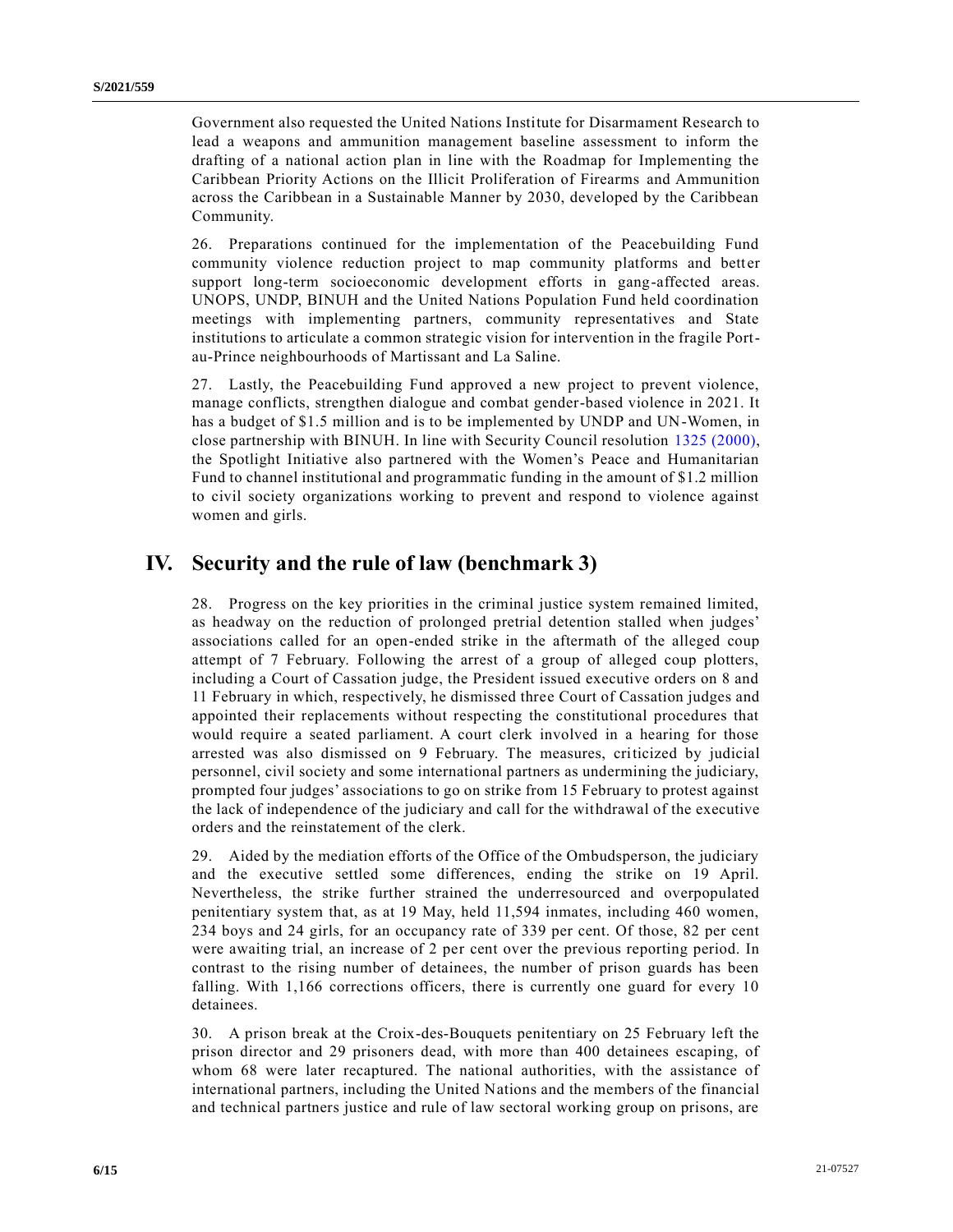developing a strategic plan for resource mobilization to support efforts to improve prison conditions.

31. Following the convening of a national workshop on pretrial detention in January, the Ministry of Justice and Public Security reviewed its national strategy and established a monitoring committee on prison overcrowding in April. Advocacy by my Special Representative and Head of BINUH resulted in the establishment of the Board of the Legal Aid Council on 5 May, in accordance with the 2018 law on legal aid. This will facilitate access by the most vulnerable to free legal aid, gradually making decentralized legal aid offices operational throughout Haiti and assisting prison detainees in appearing before judges.

32. Other efforts to reform the justice sector have partially stalled. The new Penal Code and Code of Criminal Procedure adopted by decree on 24 June 2020 provide for alternatives to detention, which could help to reduce the pretrial detention rate and prison overcrowding. However, 10 months later, the Ministry of Justice and Public Security has yet to establish a national committee for the implementation of penal reform. Once established, the committee would be tasked with disseminating the codes among judicial actors and carrying out related institutional and legislative reforms. Meanwhile, neither of the coordination forums of justice actors in Port-au-Prince and Croix-des-Bouquets was able to meet during the reporting period owing to the endemic insecurity and the judicial strike.

33. The Haitian National Police strived to provide security by strengthening its capabilities, improving conduct and discipline and mitigating tensions within the institution. The challenging security situation notwithstanding, the size of the force has continued to shrink as a result of high rates of attrition, with the loss of about 400 officers every year owing to deaths, dismissals and resignations. Recruitment has been stalled for almost two years owing to financial difficulties and the pandemic. The leadership was recently able to resume recruitment, with 640 candidates, including 133 women, beginning an eight-month basic training curriculum on 16 May as the 31st promotion. This will help to bolster the force, which currently stands at 14,958 officers, including 1,581 women (10.6 per cent), 48 officers fewer than in my previous report. However, efforts to improve the officer-to-inhabitant ratio, which lags in comparison with countries of a similar population size, will require the assertive recruitment of additional personnel for some years to come. To further strengthen capacity, the police retrained 1,341 active officers of the 26th promotion (including 178 women) while 100 officers (including 8 women) were promoted to the rank of police inspector in May, after completing a six-month training course. The police will conduct similar refresher training for other promotions in the coming months.

34. The General Inspectorate of the Haitian National Police continued to play a significant oversight role in strengthening accountability and transparency. In planning for elections, BINUH, the Office of the United Nations High Commissioner for Human Rights (OHCHR) and UNDP supported the police in delivering training sessions on human rights, ethics and rules of conduct for officers of the public order units that had been identified as the principal offenders in the annual report of the Inspectorate, in terms of misconduct during police interventions. Thus far, 554 officers, including 62 women, have participated in the programme. In addition to the conduct of inspections and training, several investigations launched by the Inspectorate into allegations of excessive use of force during protests, in particular against journalists, are continuing. The Inspectorate is also investigating alleged human rights violations and abuses, notably by prison officers against women imprisoned in Jacmel (South-East Department) and during the jailbreak at the Croixdes-Bouquets penitentiary.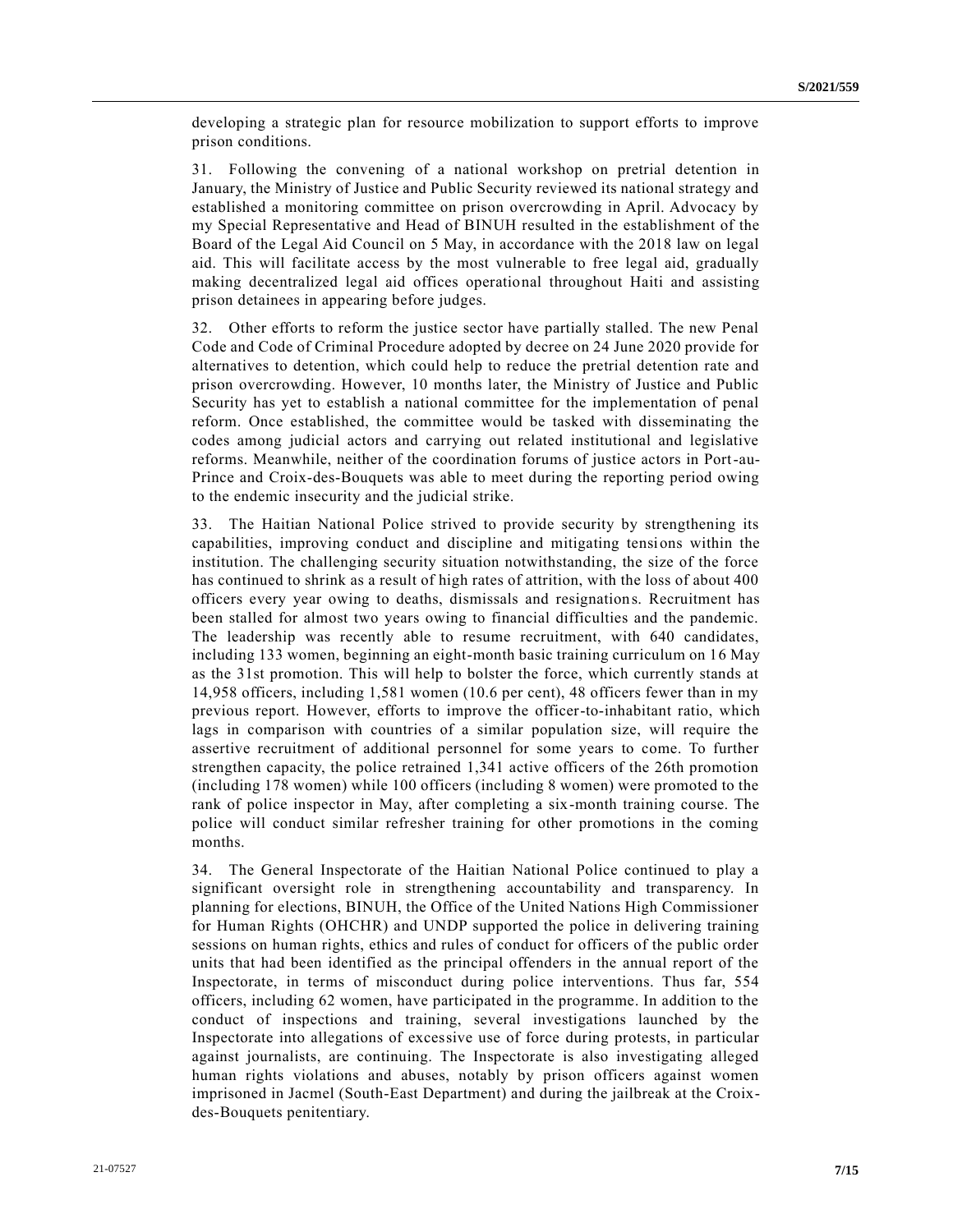35. The police continued to face serious incidents of discontent within the ranks, which threatened institutional cohesion. An example is the "Fantom 509" group, composed of a mix of rogue and former officers, who on several occasions took to the streets on motorbikes and unloaded their firearms, causing panic and mayhem. In the aftermath of the police killings on 12 March, the same radical faction capitalized on the mounting discontent of some rank-and-file officers with the institution's leadership and instigated further incidents of street violence and vandalism. During those episodes of unrest, three police stations in the West Department were stormed to free 12 detained officers, during which two officers were killed. Following the incidents, the Director General ad interim of the Haitian National Police overhauled his senior leadership in an effort to improve his management team and initiated legal action against the group, now labelled a criminal organization, with several dozen of its members actively sought for the alleged commission of crimes.

#### **V. Human rights (benchmark 4)**

36. The human rights situation deteriorated further owing to the authorities' persistent inability to protect the population from armed gang violence and the continuing, chronic lack of commitment to effectively addressing underlying and structural human rights violations, including in places of detention. Since my previous report, no effective action has been taken to ensure accountability in the growing list of emblematic cases, in particular the Grand Ravine (2017), La Saline (2018) and Bel-Air (2019) killings and the murder of Monferrier Dorval in August 2020.

37. BINUH observed an increase in human rights abuses, attributable mainly to the wave of kidnappings and the rise in gang attacks. In one incident in March, the population of Tabarre Issa, an urbanized displacement site in the Port-au-Prince metropolitan area (West Department) established after the earthquake in 2010, fell victim to repeated attacks by gangs and land-grabbers, which resulted in at least four fatalities among residents, destruction of or damage to an estimated 80 per cent of homes in the settlement and the displacement of 2,496 people. Similarly, on 31 March and 1 April, elements of the G9 gang alliance attacked the Port-au-Prince neighbourhood of Bel-Air. Left to fend for themselves, residents reported the marked absence of the national police – a recurring trend experienced in at least 20 gang raids on Bel-Air in 2020 and 2021 that have led to the displacement of at least 407 households. Overall, between 1 February and 31 May, BINUH attributed 295 alleged human rights abuses to gang members and unidentified armed men, including 78 killings (1 girl, 5 women, 1 boy and 71 men), 25 injuries (2 girls, 4 women, 2 boys and 17 men), 3 rapes (2 girls and 1 woman) and 149 kidnappings (7 girls, 46 women, 8 boys and 88 men).

38. In the aftermath of the prison break at the Croix-des-Bouquets penitentiary (West Department) on 25 February, four deceased detainees were found within the compound. Eyewitness testimonies and reports collected after the incident indicated that as many as 25 escaped detainees were allegedly arbitrarily killed by law enforcement personnel, many with gunshot wounds to the back. Meanwhile, BINUH documented that as many as 25 female detainees had been subjected to ill-treatment in the prison in Jacmel (South-East Department).

39. In a joint public report to be issued in the coming weeks, OHCHR and BINUH have documented the conditions of detention prevailing throughout the prison system. In multiple prisons and police stations, persons deprived of liberty are cramped in extremely overcrowded cells without a toilet for up to 23 hours per day, with limited or no access to health care and with insufficient food. For example, the 193 detainees of the Petit-Goâve (West Department) police station, the majority of whom have been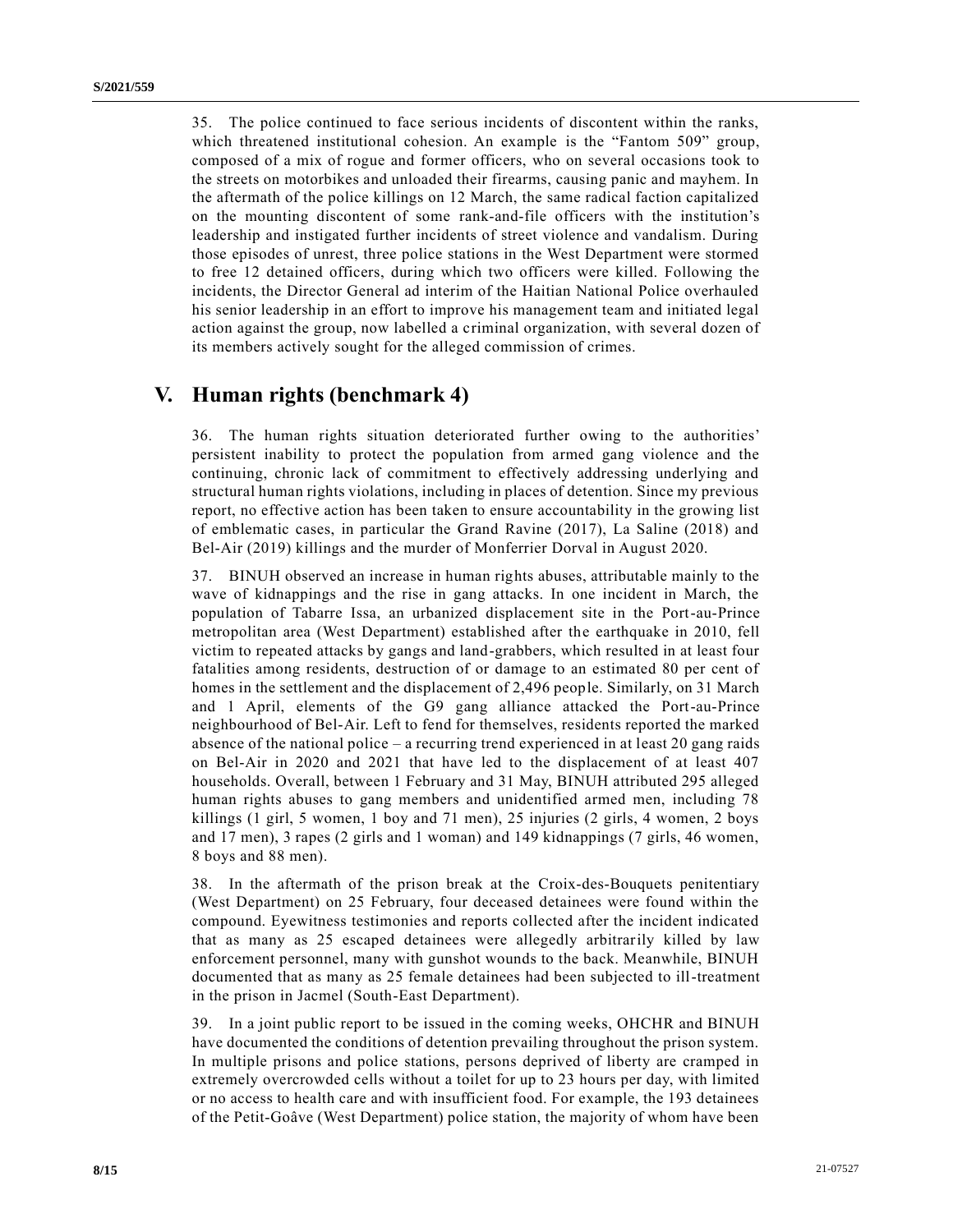in prolonged pretrial detention for up to five years, are afforded an average of 0.28 square metres of space per person. BINUH and OHCHR documented that they are being held in conditions amounting to torture or cruel, inhumane and degrading treatment. They are also often subjected to corporal punishment. Several other detention facilities visited by BINUH, including in Les Cayes (South Department) and Cap-Haïtien (North Department), presented similar conditions, as did the National Penitentiary in Port-au-Prince (West Department), which holds a third of the prison population.

40. While the authorities are investigating the incidents at the prisons in Croix-des-Bouquets and Jacmel, a lack of accountability persists for human rights violations committed by law enforcement officials. Police and corrections officers have been identified as responsible for 238 alleged human rights violations, resulting in 42 people killed (3 women and 39 men) and 85 injured (35 women, 2 boys and 48 men) between 1 February and 31 May, a period during which the General Inspectorate of the Haitian National Police concluded 36 investigations, leading to 20 recommendations of sanctions (16 suspensions, 1 dismissal and 3 formal warnings). Furthermore, two cases were transferred to the Prosecutor's Office for further actio n.

41. Likewise, a systemic lack of accountability persisted in the emblematic cases of Grand Ravine (2017), La Saline (2018) and Bel-Air (2019). The authorities did not renew the appointment of the investigative judge in charge of the La Saline case and have taken little to no action to make progress in the other cases. Jimmy Cherizier, alias "Barbecue", remains free while the investigation into the murder of Monferrier Dorval in August 2020 still lags. BINUH also documented that, from 1 February to 31 May, the Office of the Ombudsperson, local human rights defenders, lawyers, judges and journalists were subjected to 12 cases of attacks, threats and acts of intimidation (2 against women, 8 against men and 2 against property belonging to the Office).

42. In the Grand-Anse Department, an investigation by BINUH revealed that only 46 of the 126 complaints (36 per cent) filed by victims of sexual and gender-based violence in 2020 yielded judicial inquiries and that none had subsequently gone to trial. Similar dynamics are likely to be at play nationwide. The pervasive lack of accountability in such cases has led to widespread public mistrust of the judicial system and law enforcement agencies. To help to galvanize action by the authorities, the United Nations Population Fund and its local partners provided multisectoral assistance, including prenatal care, to pregnant girls and support to mitigate stigmatization. In addition, the United Nations country team, through the Spotlight Initiative, trained eight women's rights advocacy agencies on tools for digital legal services to begin providing remote legal support to survivors of sexual and genderbased violence. The Spotlight Initiative also collaborated with a Haitian singer, Emeline Michel, to organize an virtual concert on 8 March to promote better social norms. The event was viewed by more than 100,000 individuals in Haiti and abroad.

43. The repatriation of Haitian migrants continued, with 7,870 persons (299 girls, 304 boys, 1,246 women and 6,021 men) being returned between 1 February and 30 April. Multiple allegations of mistreatment and human rights violations, such as ill-treatment in places of detention and the irregular confiscation of migrant property, including identification documents, were received by the International Organization for Migration as it provided critical assistance and protection to migrants repatriated from North, Central and South America.

44. Civil society organizations continued to advocate an improvement in the human rights situation and submitted three reports for the upcoming review of Haiti by the Human Rights Committee. Meanwhile, the national action plan on human rights for the period 2019–2021 is still pending approval by the executive, its endorsement by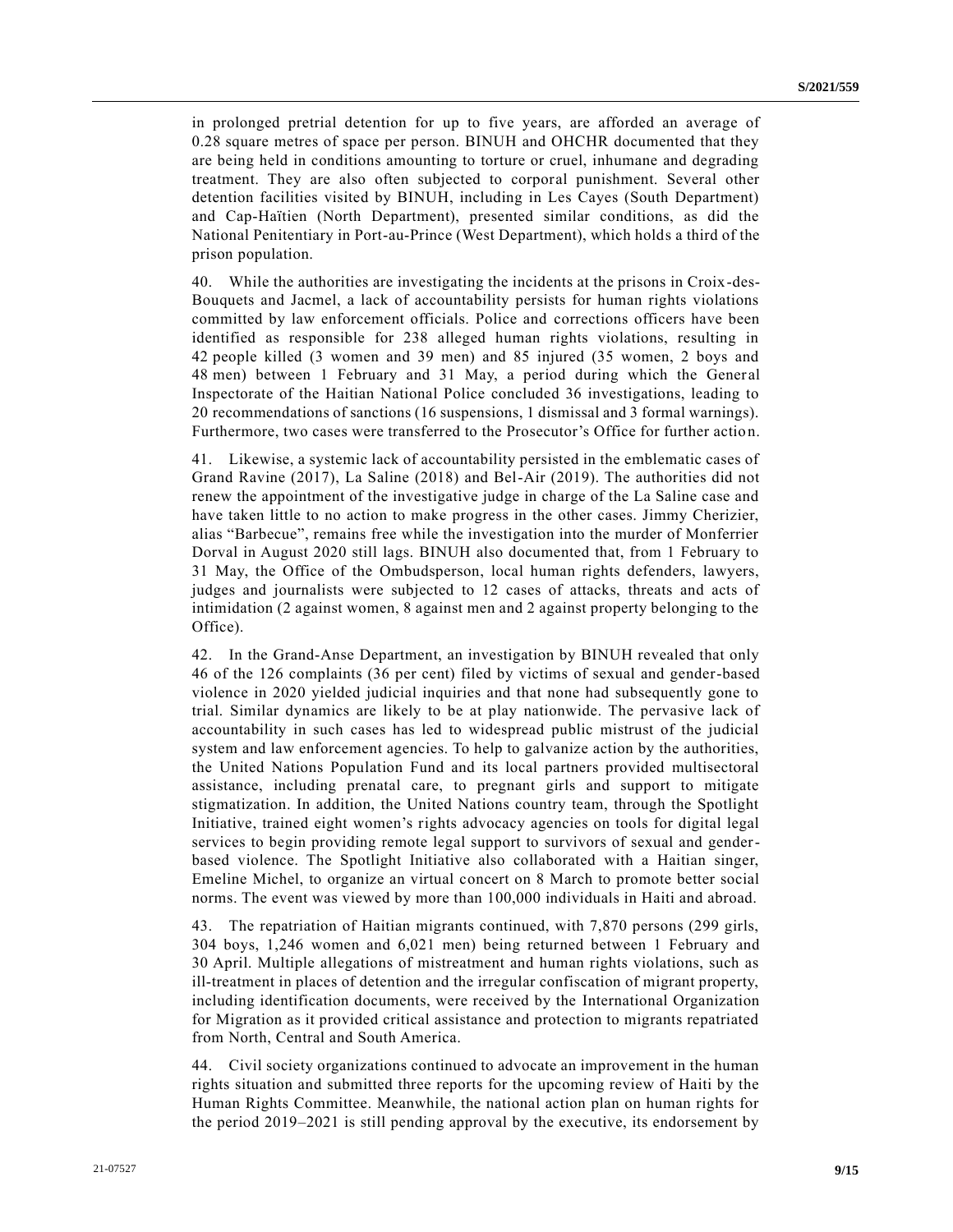the Interministerial Committee on Human Rights notwithstanding. The ratification by Haiti of the Convention against Torture and Other Cruel, Inhuman or Degrading Treatment or Punishment and the International Convention for the Protection of All Persons from Enforced Disappearance is included in that plan.

45. The Government and OHCHR have continued work towards establishing a country office to support national efforts to address long-standing human rights issues and strengthen civic space.

## **VI. Unemployment, youth and other vulnerable groups (benchmark 5)**

46. Linkages between sociopolitical, governance and economic challenges continued to fuel instability, thereby undermining the macroeconomic situation and hindering labour market development, which has severely limited the economic prospects for young people and vulnerable groups. Following an estimated contraction of 3.7 per cent of the national gross domestic product during the 2020 fiscal year, the Government expects a return to growth in 2021, an outcome that would depend on marked improvements in the political and security situation. After a period of steady appreciation between September and November 2020 as a result of interventions by the central bank in the exchange market, the gourde again began to depreciate, dropping from 65 gourdes to the dollar in early December 2020 to 88.8 in late May 2021. The inflation rate responded to those trends, decreasing from 27.8 per cent in August 2020 to 17.2 per cent in March 2021, before beginning to increase again, as evidenced by recent data. In seeking to address the macroeconomic challenges, the Government had negotiated a staff-monitored programme with the International Monetary Fund in early 2020. However, the programme was not approved as initial actions related to governance had not been implemented. Although Fund staff have continued to work with the authorities to strengthen governance relating to procurement and encourage greater exchange rate flexibility, progress has not been sufficient for negotiations to restart.

47. Conditions for private sector development are worsening in the face of a deteriorating macroeconomic and security climate, with additional retrenchments forecast. For example, temporary layoffs were experienced at numerous textile factory complexes in 2020, including at the Caracol Industrial Park (North-East Department), where the workforce employed at 36 factories was reduced by 25 to 30 per cent to 52,291 workers. Recently, the Park's biggest employer announced that it would close a factory, leaving an additional 1,400 workers unemployed, while another employer is planning to gradually transfer its operations to the Dominican Republic. More generally, the drop in foreign direct investment in Haiti, which decreased from \$105 million in 2018 to \$75 million in 2019, is projected to continue given the country's persistently low rankings in international competitiveness indexes. In addition, fierce global and regional competition to attract increasingly scarcer investment funds is set to intensify, as reflected in the projection in the *World Investment Report 2020* of a 5 to 10 per cent decrease in foreign direct investment globally in 2021. The grim economic realities of the past months notwithstanding, the potential for economic diversification across the agricultural, tourism and manufacturing sectors remains strong, should political and security conditions permit greater economic stability.

48. The adverse context is having a measurable negative impact on households. According to the World Bank, almost 60 per cent of the population are projected to be at or below the poverty line in 2021. To address the worsening socioeconomic situation and pursue its strategic objectives, the United Nations country team, under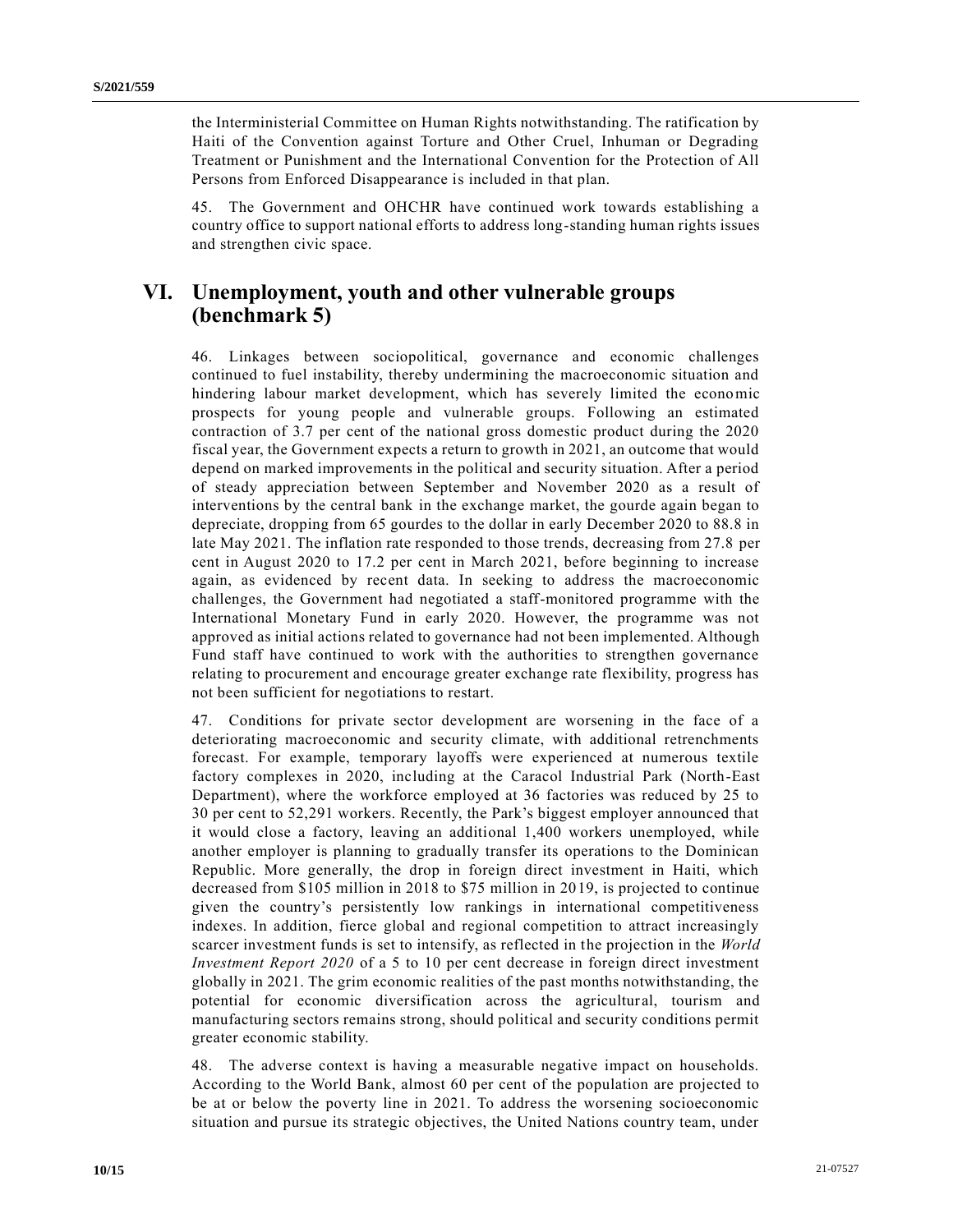the leadership of my Deputy Special Representative, Resident Coordinator and Humanitarian Coordinator, intensified its efforts around three core areas: employment creation for young people, women and other vulnerable groups; promotion of economic diversification; and strengthening of government capacity to design, implement and institutionalize national policy frameworks.

49. On employment creation, the country team provided training to dozens of young people from poor socioeconomic backgrounds as a deterrent to recruitment by armed gangs. By April, an initiative in the commune of Cité Soleil (West Department) had resulted in two thirds of the 570 young people trained finding employment. Regarding economic diversification, the country team and other partners are working on initiatives to expand and support productive opportunities. A partnership between the Government, the Inter-American Development Bank and the country team to develop technological innovation in agriculture and agroforestry improved the capacity of some 800 households and 22 farmers' organizations through training, provision of better agricultural inputs and access to markets and e-commerce. In the South and Grand-Anse Departments, more than 2,431 members of women's organizations received support to boost and diversify their revenues through enhanced agricultural production and productivity, light processing of agricultural products and adoption of best practices in climate-intelligent agriculture. Another initiative, targeting 1,000 small-scale farmers to help them to produce more and better-quality cocoa and breadfruit in the two departments, was launched in January 2021. All initiatives are aimed at targeting at least 40 per cent women.

50. Efforts to advance the national social protection and promotion policy continue, following its adoption in 2020. A study on the cost of implementation is being finalized, while an expert mission in the second quarter of 2021 will bring together seven United Nations entities to define a joint support programme. Successful implementation, however, will require the Government to boost domestic revenues by strengthening tax collection, reducing tax exemptions and reviewing spending priorities. For example, annual revenue losses from uncollected taxes or fees at the border remain substantial, with estimates ranging from \$184 million to \$440 million. Recognizing the relevance of cross-border issues, including revenue collection, for the achievement of the 2030 Agenda, and building on the current political momentum to strengthen the relationship between the two countries, the United Nations country teams in Haiti and the Dominican Republic held a joint meeting in March. They are collaborating on a common work programme to support binational dialogue and cooperation, in coordination with several partners, including the European Union. In addition, a new project was recently approved by the Peacebuilding Fund to strengthen spaces for binational dialogue and to promote cooperation at the community and institutional levels between the countries.

## **VII. Basic social service delivery and resilience (benchmark 6)**

51. In line with the increasingly dire sociopolitical and security situations, the humanitarian situation continued to worsen in 2021. Currently, an estimated 4.4 million people (40 per cent) need humanitarian assistance, mostly as the cumulative result of human-caused crises. Those figures represent an increase of 110 per cent since 2016. In addition to increasing food insecurity, the humanitarian crisis has negatively affected the development of human capital owing to the limited access to education and health services.

52. The 2021–2022 humanitarian response plan, launched in March, requires \$235.6 million for 2021. It is aimed at responding to the needs of 1.5 million people, including 1.3 million who are severely food insecure. The four strategic objectives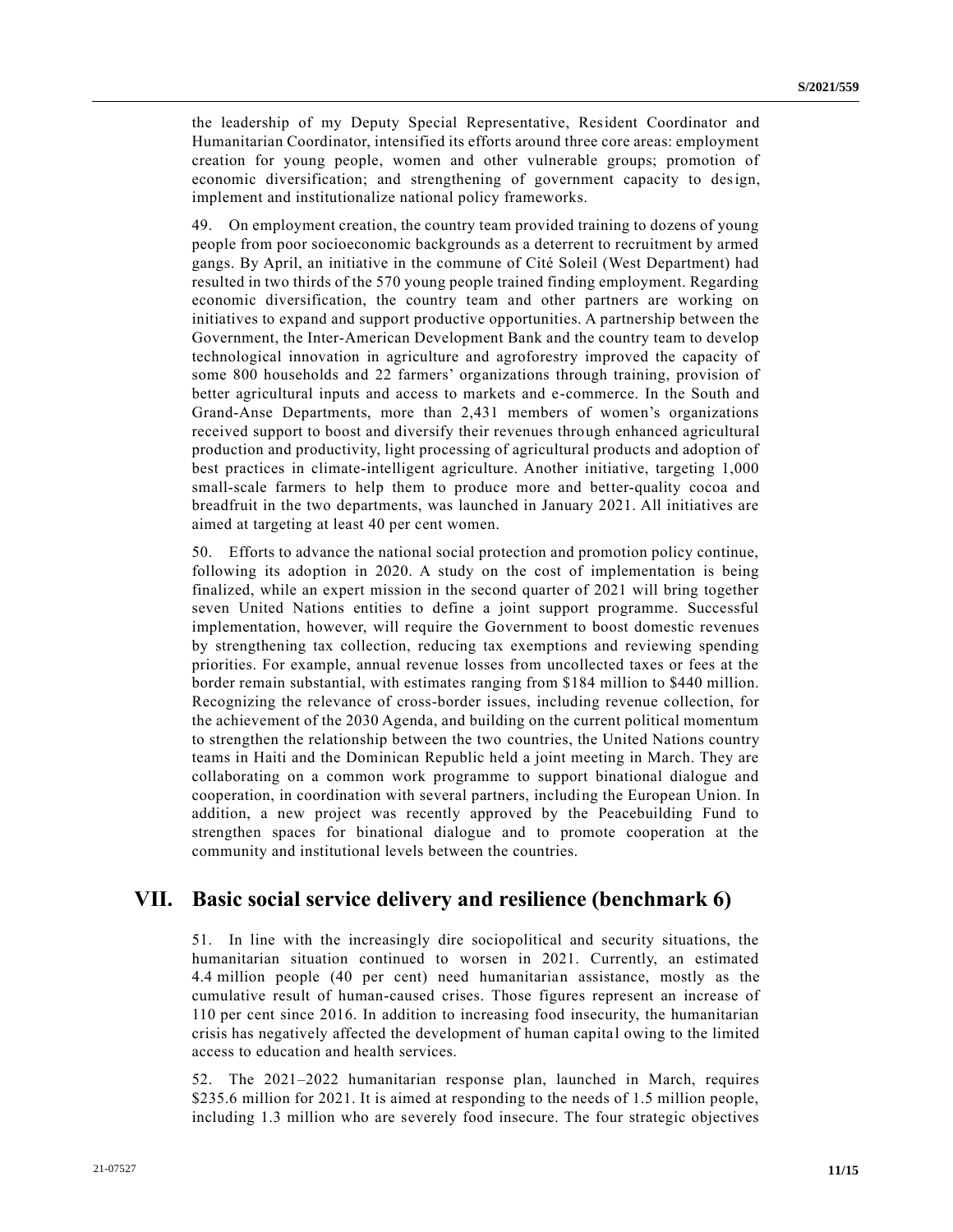are to meet basic needs, ensure protection and accountability for affected populations, enhance disaster preparedness and, most critically, help the transition from a chronic humanitarian context to a sustainable development path by focusing on making the humanitarian-development-peacebuilding nexus operational. Given that the equivalent plan for 2020 was only 33 per cent funded, and that the 2021 iteration has to date received less than 25 per cent of the funds required, advocacy efforts have intensified.

53. To meet basic needs and alleviate food insecurity, the United Nations country team has scaled up its emergency response to provide direct food assistance to 900,000 people in 2021, up from 252,710 people in 2020, and has continued to provide daily hot meals to 234,984 children in 1,323 schools. In addition, as part of efforts to tackle long-standing malnutrition, 8,000 children between the ages of 6 and 59 months benefited from a dose of vitamin A between January and March.

54. In addition, the United Nations country team is working with the local authorities and humanitarian partners to respond to thousands of displacements resulting from the violent events in Bel-Air and Tabarre Issa (see benchmark 4). Urgent needs include basic humanitarian assistance, protection and assistance with relocation. Concerns have also been raised about the potential for stigmatization of internally displaced persons by host communities.

55. The United Nations country team is supporting the implementation of the recently approved national action plan for risks and disasters. In total, 27 multi-risk community emergency plans have either been designed or are at the final design stage across the Grand-Anse, North-West, South and Artibonite Departments and regional multi-risk maps are being finalized for seismic, drought, flood/cyclone, earthquake and tsunami risks. Regarding the upcoming hurricane season, forecast to begin in June, the country team is supporting government preparedness through activities such as simulation exercises and pre-positioning of contingency stocks. In considering potential scenarios for 2021, including in relation to the hurricane season, the unfolding sociopolitical situation, security risks and the pandemic, the United Nations is also working on contingency planning for humanitarian access.

56. Given the increasingly chronic nature of humanitarian needs, the United Nations country team and its partners are focusing on applying sustainable development solutions to reduce vulnerabilities and risks and strengthening the resilience of communities, thereby reducing humanitarian requirements. Most notably, the adoption in March of a national policy for food security, food sovereignty and nutrition lays the foundation for building resilience through food production and reducing the need for food aid. The result of an eight-year effort supported by the country team, the policy is aimed at creating a paradigm shift by tackling the root causes of the decline of the agricultural sector. In particular, its implementation will involve adopting an inclusive approach emphasizing the development of family farms and of the Madan Sara, women traders considered to be the backbone of national small-scale agricultural trade, to enable a sustainable economic transformation. Such activities are premised on a shared, gender-sensitive risk analysis and a deliberate focus on addressing the structural causes of systemic instability. They contribute to promoting a humanitarian-development-peace nexus geared to enhancing the impact of country team interventions.

57. On the health front, according to official figures, there were 15,058 confirmed cases of COVID-19, including 321 deaths, as at 3 June. More recently, there has been an upsurge in cases, and the Government announced on 14 May the presence of two variants that are associated with increased transmission. The United Nations and other partners continue to support government efforts that are aligned with the World Health Organization recommendations to contain COVID-19.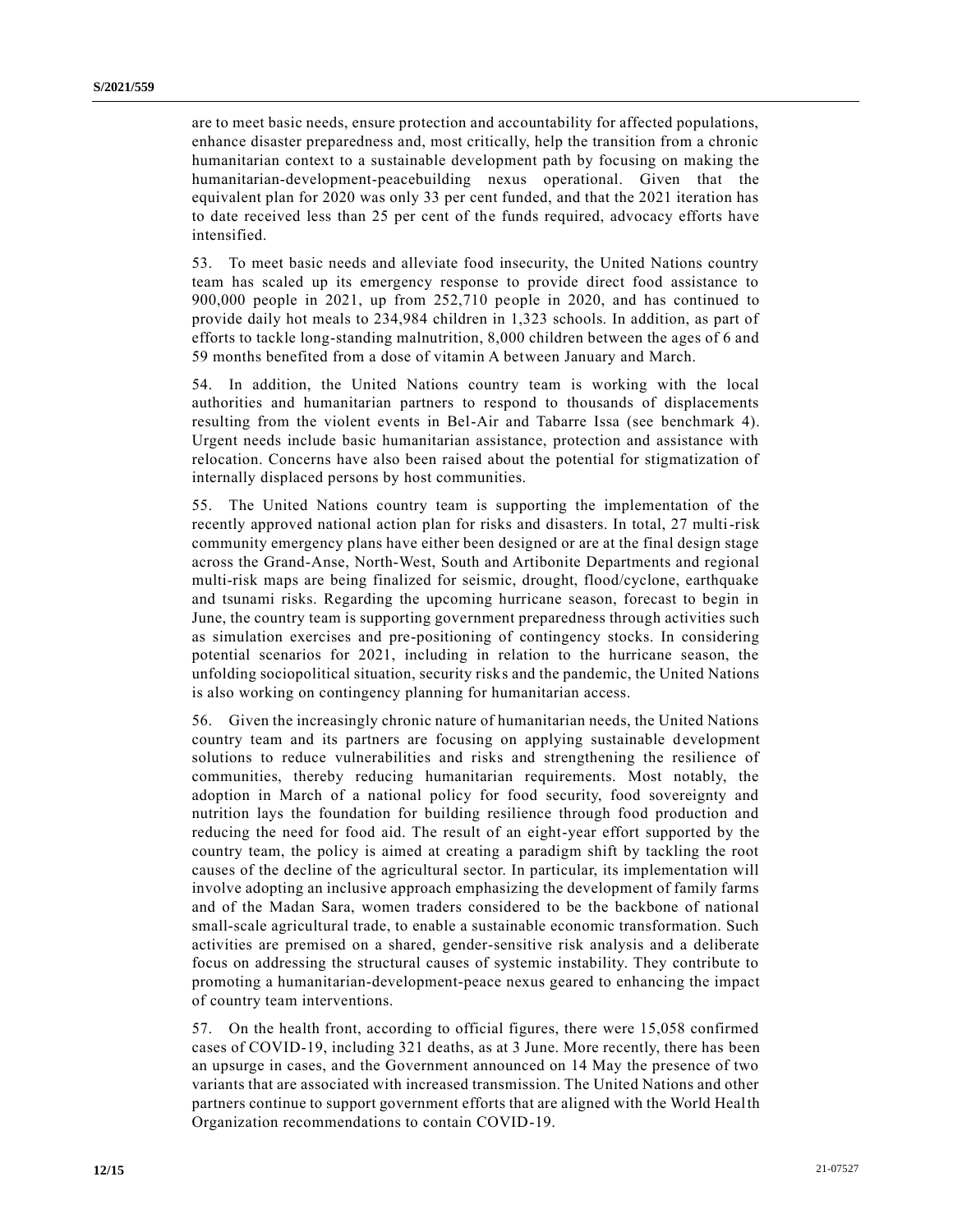58. It has been more than two years since the last confirmed case of cholera was recorded in Haiti, in early February 2019. In 2020, 83 suspected cases were reported by the Ministry of Public Health and Population, all of which were tested and confirmed to be negative. As at 8 April 2021, the Ministry had reported one suspected case, which tested negative.

## **VIII. Sexual exploitation and abuse**

59. Through the Central Emergency Response Fund and a two-year programme funded by the trust fund in support of victims of sexual exploitation and abuse, efforts are continuing to address the needs of children born as a result of sexual exploitation or abuse by United Nations staff and related personnel. Those efforts will allow the United Nations system in Haiti to continue to provide health and educational support for the children and livelihood support for their mothers. The Field Victims' Rights Advocate continues to collaborate with the Office of the Ombudsperson to enhance reporting of cases of sexual exploitation or abuse in Haiti and direct victims to support services. The United Nations has worked to facilitate the administration of justice in paternity and child support claims related to former field mission personnel, providing critical documentation and information to mothers and to the relevant Haitian national authorities.

## **IX. Observations**

60. The United Nations will continue to follow the now-postponed constitutional reform process and call upon the national authorities to ensure that the process does not further delay the holding of overdue local and parliamentary polls, as well as presidential elections, in 2021.

61. It remains imperative that the national authorities and relevant stakeholders spare no effort to reach a consensus that will contribute to the holding of these elections, the success of which is crucial to fostering a much-awaited democratic renewal and key to placing Haiti on a path of political stability and creating conditions for economic growth and sustainable development. I therefore call upon the national authorities, political parties and civil society actors to demonstrate the required political will and place the country's future ahead of narrow interests. Any violence, incitement to violence and hate speech are unacceptable. My Special Representative remains available, within the scope of her mandate, to assist in creating the conditions for the forging of such a consensus.

62. The tragic Village de Dieu operation should mark a turning point for security. I urge the Government to build on the progress made by the two interministerial task forces on community violence reduction and use the momentum to provide the resources and political commitment necessary to support the approval and implementation of the draft national strategy on community violence reduction within the time frame envisaged. Likewise, the Government should spare no effort in the timely development of a national action plan on weapons and ammunition management. It is also critical that the Government, in particular the National Commission for Disarmament, Demobilization and Reintegration, strengthen its relationship with community and civil society organizations in order to foster greater and more efficient collaboration among all relevant actors to rebuild communities affected by gangs and restore hope for their residents.

63. The chronic lack of security illustrates the limits of a law enforcement-centred approach to stemming gang activities. It also underscores the need for a more holistic approach to tackle root causes of violence. I condemn the criminal violence that led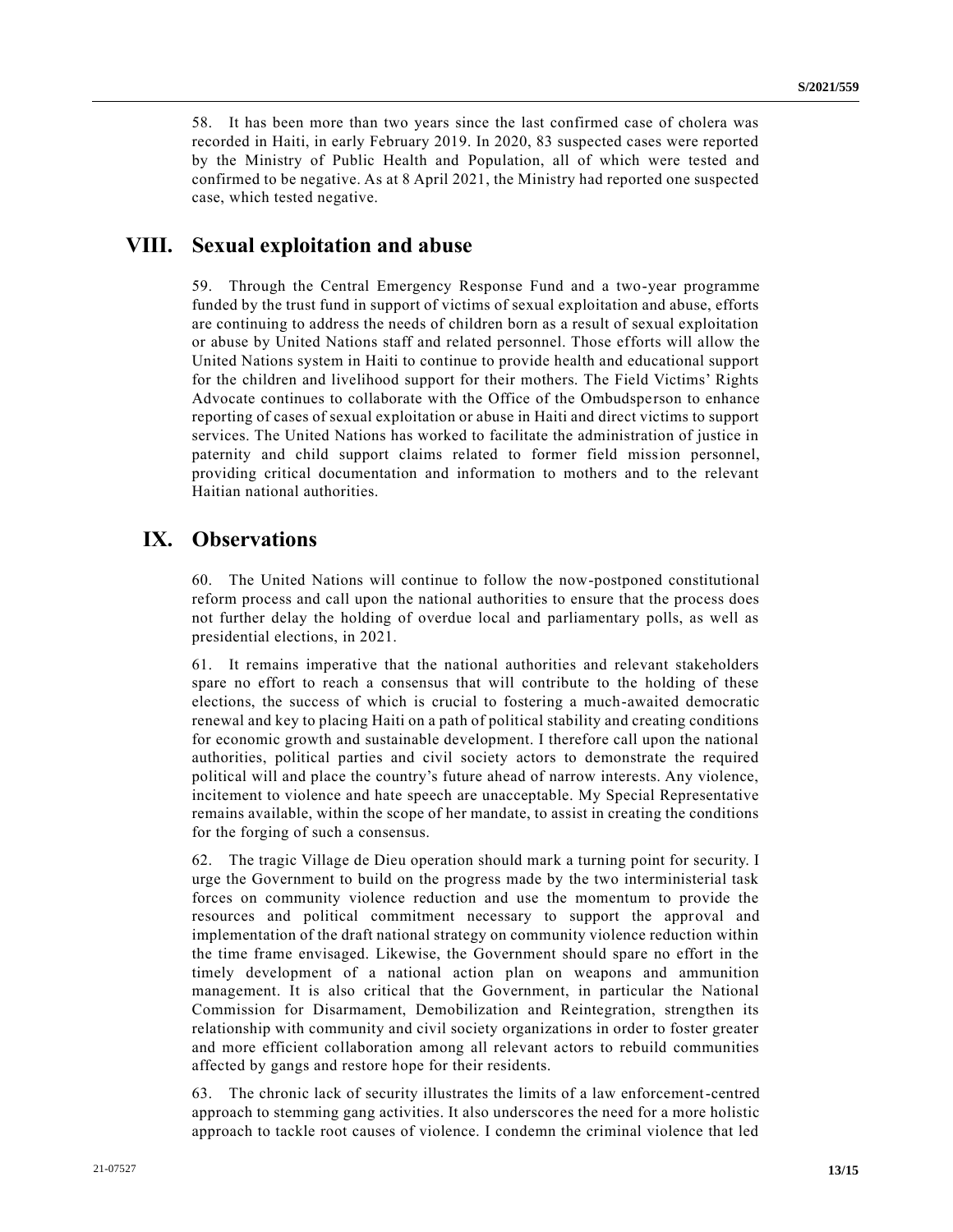to the displacement of nearly 2,500 people in Tabarre Issa, as well as recurrent attacks against the population of Bel-Air. I deplore the recent wave of kidnappings that has exacerbated the general sense of insecurity. The persistence of serious gang violence and kidnappings, coupled with an ineffective response by the authorities, with the police bearing the brunt of the pressure for public safety, point to the Government's failings in advancing its fight against insecurity. I call upon the authorities to redouble their efforts and take the steps necessary to protect the population against gang violence, in addition to addressing the difficult socioeconomic and political context giving rise to gang activities. I also reiterate that it is critically important for the national authorities to ensure accountability in the emblematic cases of Lilavois and Grand Ravine (2017), La Saline (2018) and Bel Air (2019 and 2020) and for other serious crimes.

64. I am deeply concerned by the persistently high and ever-increasing pretrial detention rate and the serious overcrowding of prisons, which are largely the result of systemic weaknesses in the justice sector. While the alternatives to detention provided in the new Penal Code and Code of Criminal Procedure could help to resolve the issues, the implementation of the codes will require strong political commitment, adequate resources and rigorous planning. With their entry into force in June 2022 swiftly approaching, I encourage the Ministry of Justice and Public Security to establish the committee on the implementation of the penal reform codes without delay, in order to ensure their enactment.

65. I further encourage the authorities to take immediate steps to improve the appalling conditions of detention prevailing in almost all parts of the penitentiary system. Without genuine political will applied through functioning justice and prison systems, prisons will continue to suffer from chronic problems of overcrowding and lack of resources, which in turn negatively affect detention conditions and the human rights of detainees.

66. Such measures need to be complemented by a novel approach to tackling corruption and addressing systemic challenges. In that respect, the recent establishment of the Board of the Legal Aid Council represents a positive development that will pave the way for more equal access to justice, provided that the authorities and judicial stakeholders work together to ensure the swift opening of 11 decentralized legal aid offices. Likewise, the Spotlight Initiative carries with it the potential to shift mindsets in taking on violence against women and girls and doing away with the troubling impunity from which perpetrators appear to benefit.

67. The United Nations is strongly focused on addressing the structural and systemic obstacles that prevent the achievement of significant, tangible progress on the major political, human rights and development challenges that hinder the achievement of the Sustainable Development Goals. Moreover, I am encouraged by the discussions between the Government, the United Nations and development partners on approaches to enhance development effectiveness and impact and revitalize existing aid coordination frameworks. In that respect, I hope that the upcoming action dialogue – discussions involving all development partners, including the private sector, members of civil society and non-governmental organizations, aimed at tackling the root causes of the scant impact of development aid – will help to restore confidence between the Government, the population and development actors and partners.

68. Haiti has numerous strengths, including proximity and access to major markets, a young labour force, a diaspora committed to the sending of substantial remittances, and unique historical and cultural assets. As such, it possesses genuine potential for economic diversification and greater job creation, which would lead to an econ omic rebound if sociopolitical and security conditions improve and the Government